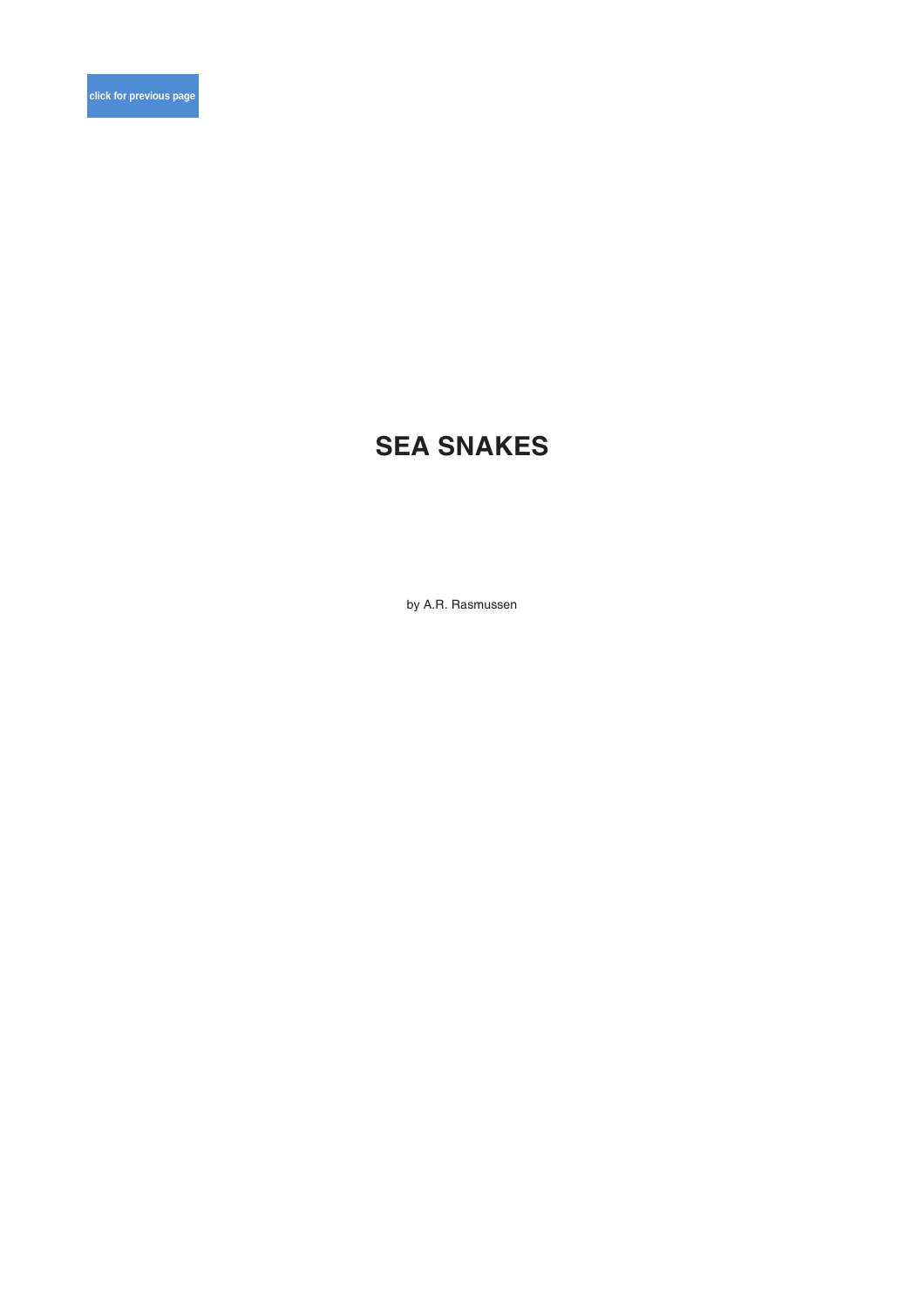

# **TECHNICAL TERMS**

# General Remarks **GENERAL REMARKS**

Sea snakes occur in the tropical and subtropical waters of the Indian and Pacific oceans from the east<br>coast of Africa to the Gulf of Panama. Most species are found in the Indo-Malayan Archipelago, China<br>coast of Africa to seas, Indonesia, and the Australian region. They inhabit shallow waters along coasts and around islands, river mouths, and ascend into rivers up to more than 100 miles from the sea. They have also been found in lakes in Thailand, Cambodia, the Philippines, and Rennell Island (Smith, 1926; Dunson, 1975; Alcala, 1986; Ineich, 1996; pers. observ.). There is considerable variation in the number of species and species composition reported from the Western Central Pacific and precise information on geographical distribution for many species is still lacking. Most species feed on fish, a few prefer fish eggs, and a single species takes crustaceans and molluscs (Voris, 1972; Voris and Voris, 1983; McCosker in Dunson, 1975; Rasmussen, 1989, 1993). The genus *Laticauda* is oviparous (egg-laying) while all other sea snakes are viviparous (livebearing).

The most typical feature of a sea snake is the **vertically flattened paddle-like tail**, which is absent in all other aquatic or terrestrial snakes. However, the taxonomic status of "sea snakes" is still under review and there is no general agreement at the moment. Traditionally, sea snakes have been regarded as belonging to a single family, Hydrophiidae, with *Laticauda* as the most primitive genus. However, some experts consider that the Laticaudinae and Hydrophiinae evolved from different terrestrial representatives of the family Elapidae. Even more confusingly, some results indicate that the Hydrophiinae can be separated into 2 quite different groups, indicating that sea snakes may have evolved 3 times from terrestrial elapids (Rasmussen, 1997). On a higher taxonomic level, all sea snakes are most closely related to terrestrial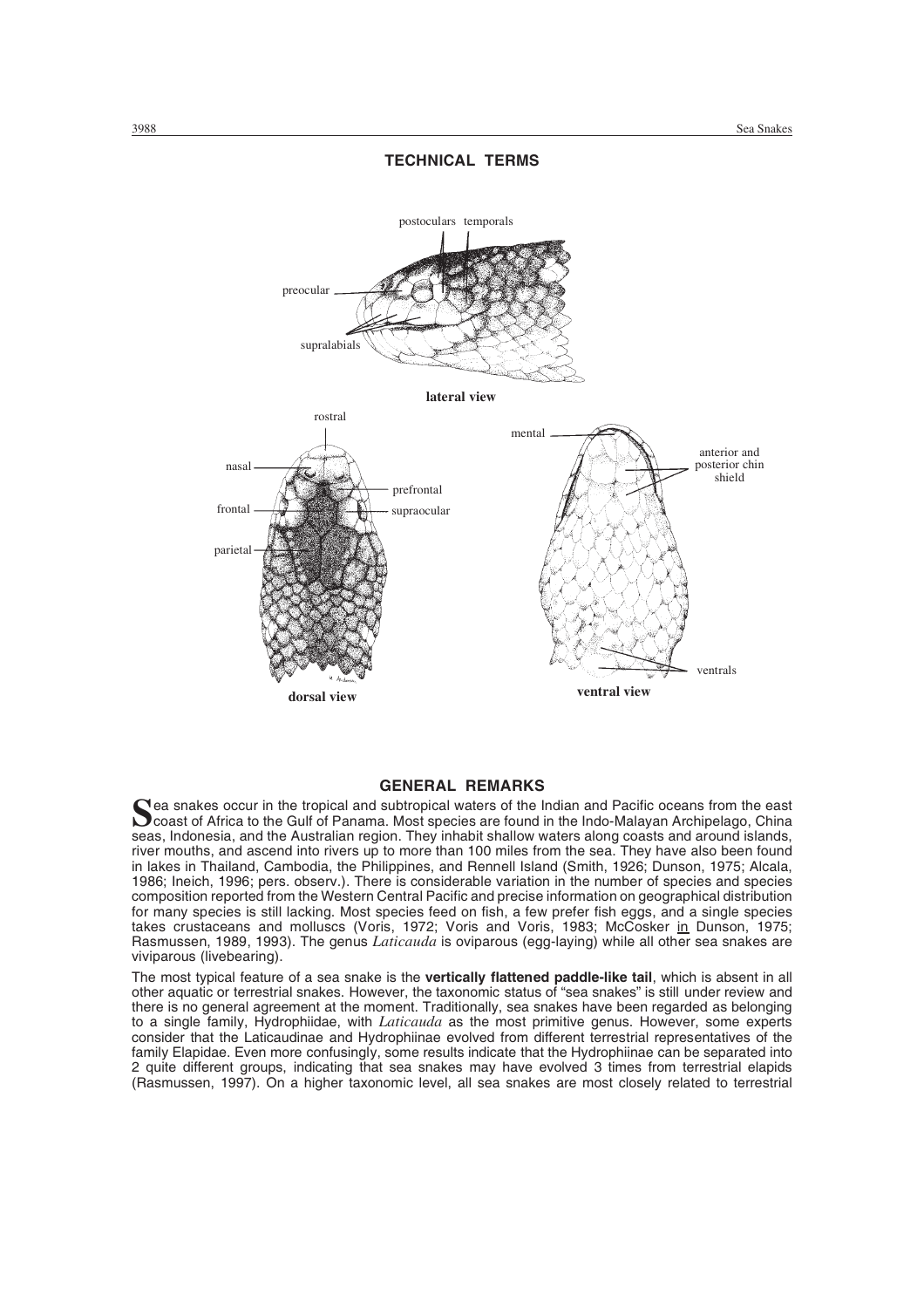elapids, which include some of the most poisonous snakes of the world (e.g. brown snakes, taipan, death adder, cobra, Krait, mambas). Sea snakes (or aquatic elapids) and terrestrial elapids are both named "proteroglyphous snakes" because of the position of the poison-fangs in front of the upper jaw (maxillary bone).

Sea snake bite is the cause of fatalities in the Western Central Pacific. Typical victims are fishermen handling gape nets, sorting fish on a trawler, or dragging a net while wading in muddy coastal waters or river mouths. Some sea snakes are gentle, inoffensive creatures which bite only when provoked, but other species are much more aggressive (e.g. *Aipysurus laevis*, *Astrotia stokesii*, *Enhydrina schistosa*, *Hydrophis ornatus*) (Guinea, 1994; Heatwole and Cogger, 1994; Toriba, 1994; Warrell, 1994; pers. observ.). Even though sea snakes rarely inject much of their venom, so that frequently no or only trivial severity of poisoning is recognizable, all sea snakes should be handled with great caution. If a snake bite has occurred, the following first-aid procedures are recommended: if the bite is on an arm or leg, a broad crepe bandage (or material of similar type) should be wrapped immediately around the area of the bite. The bandage must be very tight and extended over the entire arm or leg. Then a splint should be used to immobilize the arm or leg and hospital treatment must be sought as quick as possible. If the bite is on the body, firmly press the area of the bite and look for hospital treatment immediately.

Sea snakes are exploited for their skin, organs, and meat. Although some species are taken in great numbers (e.g. *Laticauda* spp., *Lapemis* spp., and some *Hydrophis* spp.), they are not protected by CITES (Washington convention). Since 1934, meat and skin of sea snakes have been used commercially in the Philippines (Dunson, 1975) and local protection of sea snakes became necessary to avoid overexploitation. Sea snakes are also exploited in Australia, Japan, Taiwan Province of China, Thailand, and Viet Nam (Dunson, 1975; Warrell, 1994; Tim Ward, pers. comm., 1993; pers. observ.). The local government in Queensland, Australia has introduced a special licence to collect sea snakes. However, most sea-snake fisheries in the Indian and Pacific oceans have not been reported in the literature and are not controlled by local governments. With the exception of the Philippines, the impact of exploitation on populations of sea snakes is almost unknown and some populations may already be in danger of extinction. Monitoring and control of the commercial catch is the only way to maintain a sustainable yield, giving local governments a chance to intervene before a catastrophic collapse of local populations occurs. However, management of sea-snake fisheries and protection of the endangered species is not possible without a basic knowledge of the group and the ability to identify to the species level. It is the purpose of the present contribution to provide a tool for correct identification of sea snakes in the Western Central Pacific. Nonetheless, the following identification keys must be regarded as tentative, due to the lack of distribution data from many regions and because there is no general agreement on the validity of certain species.

The system of genera and species recognized here follows Golay et al. (1993), modified by Rasmussen (1994, 1997), Rasmussen and Smith (1997), David and Ineich (1999), and Rasmussen and Ineich (2000). Of the 54 taxa recognized in the Western Central Pacific only 21 are included in the species accounts; the author has personally examined specimens of all these species. Data used in the keys and species accounts, other than those based on personal observation, are taken from studies given below in the list of references.

# Keys to the Sea Snakes Occurring in the Area **KEYS TO THE SEA SNAKES OCCURRING IN THE AREA**

#### (drawings by M. Andersen)

Identification of sea snakes to the species level is very difficult. The genus *Hydrophis* especially shows wide interspecific variation which makes it difficult to exclusively use external characters for identification. For the separation of genera, only characters that are visible without using a microscope are included in the keys. The shields on the head and the number of scale rows around the body are particularly important, as well as the shape of head, the size and number of ventral scales, and the position of the maxillary bone.

When **counting scale rows around the neck and body** it is important to remember that the count around the neck is a minimum count, while the count around the body is a maximum count. To be sure of the minimum count around the neck it is necessary to count the scale rows 3 or 4 times, starting 1 ½ head lengths behind the head and then 2, 2 ½, and 3 head lengths behind the head. When counting scale rows around the body the maximum count is normally found just behind the midbody. However, to be sure of the precise maximum count it is helpful to count 3 or 4 times between midbody and anus. All scale rows are counted in a straight line around the body, starting at a ventral and counting each scale along this line. The ventral is not included in the scale-row count.

In the key to species of *Hydrophis* it was necessary to include the **count of maxillary teeth** behind the poison-fangs. Use a needle to push the gum around the teeth to above the maxillary bone and keep the gum in this position by fixing the needle at the roof of mouth (sometimes it is necessary to use 2 needles). A microsope is required to count the maxillary teeth.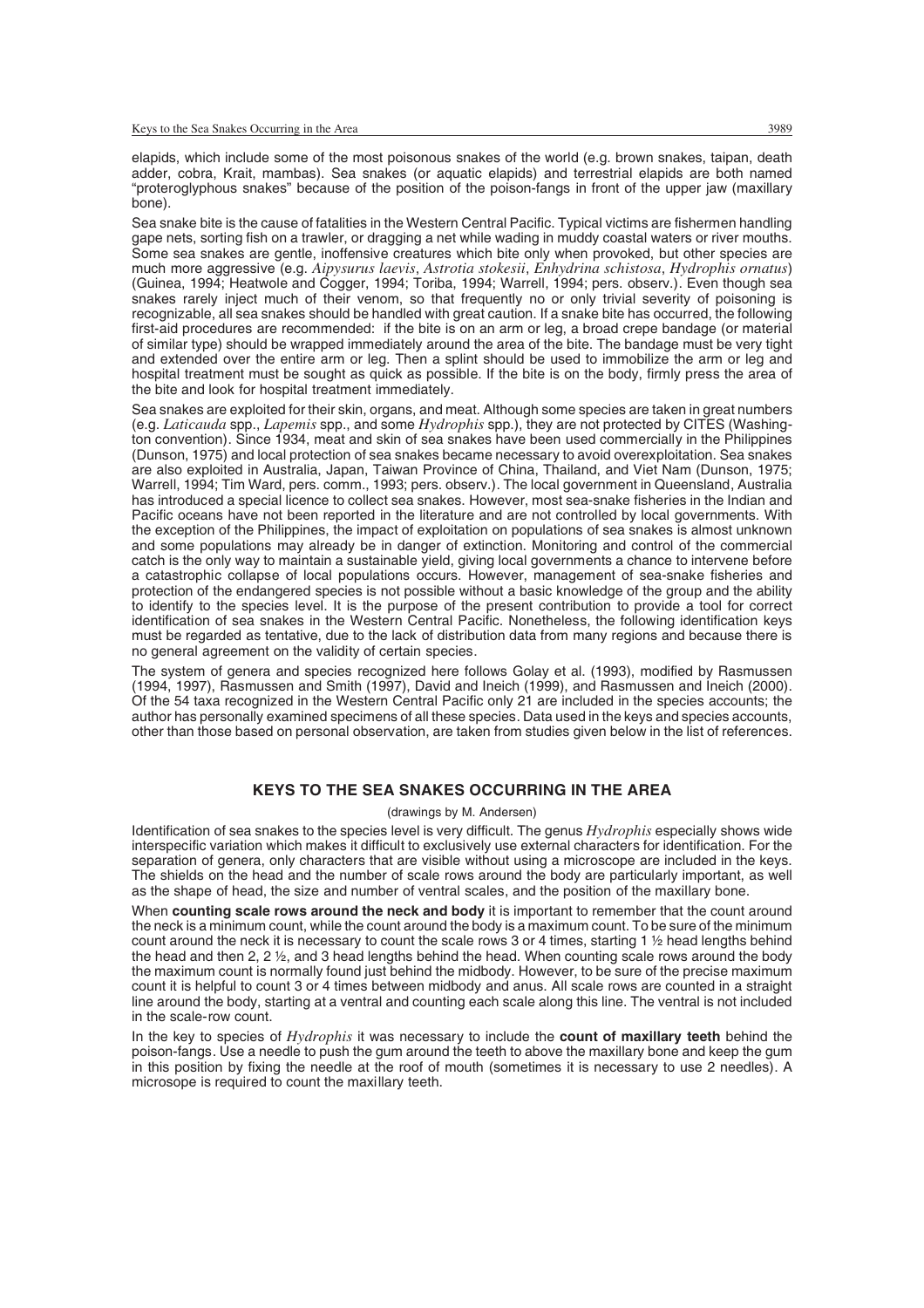# **Key to the genera of sea snakes occurring in the area 1a.** At least 73 scale rows around body *. . . . . . . . . . . . . . . . . . . . . . . . . . . . . . Kolpophis* (a single species, *K. annandalei*) **1b.** Less than 73 scale rows around body  $\dots \dots \dots \dots \dots \dots \dots \dots \dots \dots \dots \dots \longrightarrow 2$ **2a.** Rostral shield broken up into 4 or 5 pieces, head shields with thickened edges *. . . . Thalassophis* (a single species, *T. anomalus*) **2b.** Rostral shield single *................................... ...... 3* **3a.** Nasals separated by internasals (Fig. 1a) *. . . . . . . . . . . . . . . . . . . . . . . . . . . Laticauda* **3b.** Nasals not separated by internasals (Fig. 1b)  $\dots \dots \dots \dots \dots \dots \dots \dots \dots \dots \longrightarrow 4$ **4a.** Three supralabials, the second very elongate (Fig. 2) *. . . . . . . . . . . . . . . . . Emydocephalus* (a single species, *E. annulatus*) **4b.** More than 4 supralabials *....................................... 5* internasal nasal nasal **a)** *Laticauda laticaudata* **b)** *Hydrophis ornatus* **Fig. 1 dorsal view of head** nasal 3 supralabials **lateral view of head Fig. 2** *Emydocephalus annulatus*

|                               |                                      | 5a. Ventrals much broader anteriorly than posteriorly (Fig. 3). Thalassophina<br>$(a \text{ single species}, T. viperina)$                                                |
|-------------------------------|--------------------------------------|---------------------------------------------------------------------------------------------------------------------------------------------------------------------------|
|                               |                                      |                                                                                                                                                                           |
|                               |                                      | 6a. Elongate mental shield several times longer than broad (Fig. 4) $\dots \dots \dots \dots \dots$<br>(2 species occurring in the area; no key to species included here) |
|                               |                                      |                                                                                                                                                                           |
|                               | enlarged ventrals                    | elongate mental shield                                                                                                                                                    |
| enlarged<br>ventrals          |                                      |                                                                                                                                                                           |
|                               | ventral view of head and anal region | ventral view of head                                                                                                                                                      |
| Fig. 3 Thalassophina viperina |                                      | Fig. 4 Enhydrina schistosa                                                                                                                                                |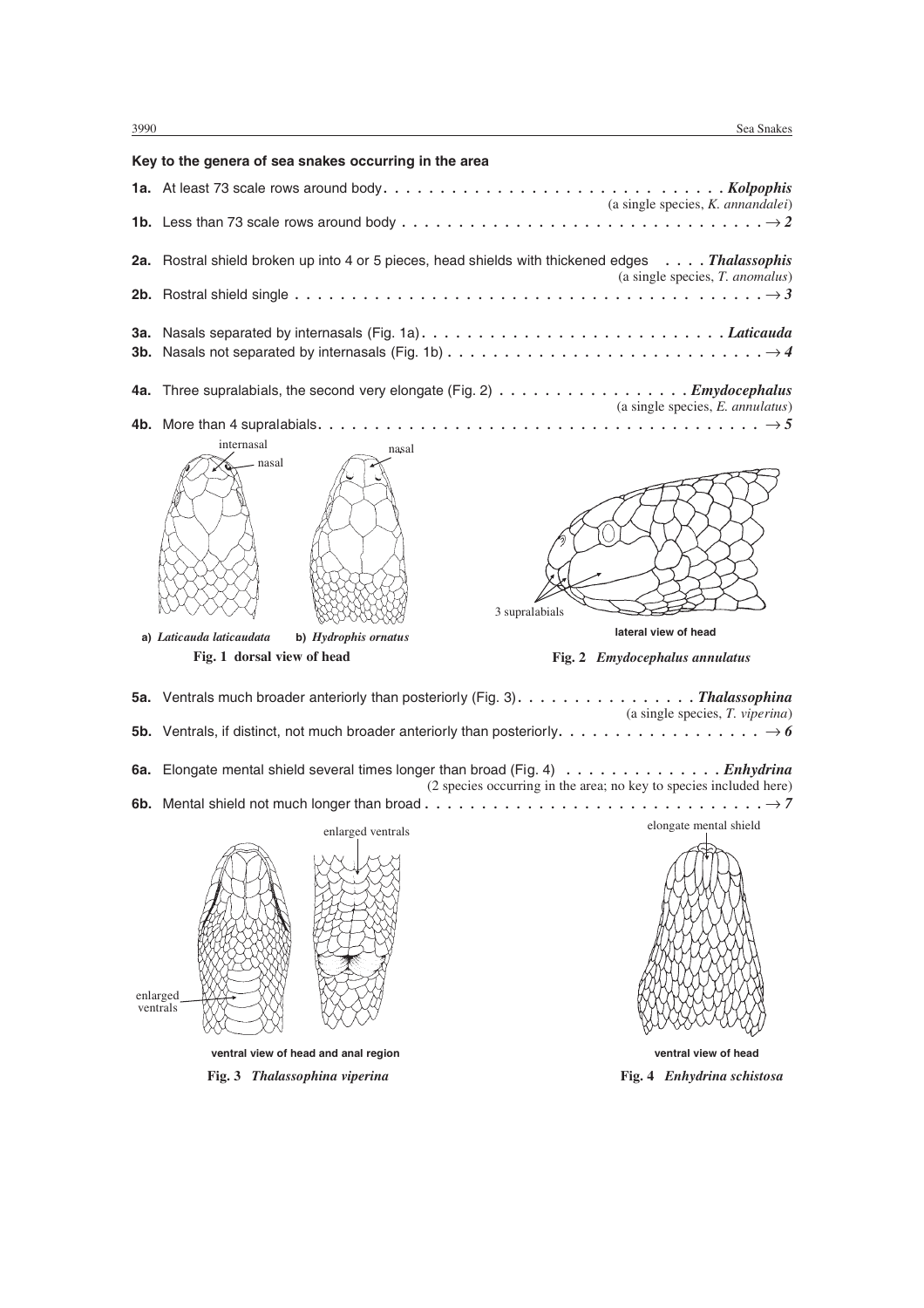|     | <b>7a.</b> Head elongate; snout bill-like and flat-<br>tened; gap of mouth very wide (Fig. 5);<br>normal colour pattern with yellow on ven-<br>tral side and black on dorsal side Pelamis<br>(a single species, P. platurus)                |                            |
|-----|---------------------------------------------------------------------------------------------------------------------------------------------------------------------------------------------------------------------------------------------|----------------------------|
|     | 7b. Colour pattern never with yellow on ven-<br>tral side and black dorsal $\ldots \ldots \ldots \ldots \ldots \rightarrow 8$                                                                                                               |                            |
|     | 8a. Ventrals (except on throat) divided into<br>pairs of overlapping scales (Fig. 6a). Astrotia<br>(a single species, A. stokesii)                                                                                                          | ventrals in<br>overlappir  |
|     | 8b. Ventrals usually entire (except H.<br><i>gracilis</i> Fig. 6b) or difficult to distinguish $\dots \dots \rightarrow 9$                                                                                                                  |                            |
| 9а. | Spines on rear edge of some head<br>shields Acalyptophis<br>(a single species, A. peronii)                                                                                                                                                  |                            |
|     | <b>9b.</b> No spines on head shields $\ldots \ldots \ldots \ldots \ldots \rightarrow 10$                                                                                                                                                    |                            |
|     | 10a. No preocular scale, prefrontal bordering<br>$eye \ldots \ldots \ldots \ldots \ldots \ldots \ldots$ . Hydrelaps<br>(a single species, <i>H. darwiniensis</i> )                                                                          | a) Astrotia                |
|     | <b>10b.</b> Preocular scales present $\dots \dots \dots \dots \dots \dots \dots$                                                                                                                                                            | Fig. $6 \text{ v}$         |
|     | 11a. Ventrals very small and difficult to distin-<br>guish; scales in lowermost scale rows on<br>flanks enlarged compared to dorsal<br>scales (Fig. 7) $\ldots \ldots \ldots \ldots \ldots \ldots$ Lapemis<br>(a single species, L. curtus) |                            |
|     | 11b. Ventrals distinct throughout and lower-<br>most scale rows on flanks not enlarged                                                                                                                                                      | さくてに                       |
|     | 12a. Large ventrals, each at least 3 times as<br>12b. Small ventrals, each not more than 2<br>times as broad as adjacent body scales $\dots \dots \rightarrow I5$                                                                           | K<br>K                     |
|     | 13a. At least 28 scale rows around body Parahydrophis<br>$(a \text{ single species}, P. \text{ metric}$                                                                                                                                     |                            |
|     | <b>13b.</b> Less than 28 scale rows around body $\dots \dots \rightarrow 14$                                                                                                                                                                |                            |
|     | 14a. Maxillary bone not extending for-<br>wards as far as palatine (Fig. 8a) Ephalophis<br>(a single species, $E$ . greyi)                                                                                                                  | palat<br>maxillary<br>bone |
|     | 14b. Maxillary bone and palatine straight,<br>or maxillary bone reaching beyond<br>palatine (Fig. 8b) $\ldots \ldots \ldots$<br>. Aipysurus                                                                                                 | $\circ$                    |
|     | 15a. Less than 24 scale rows around body. Kerilia<br>(a single species, $K.$ jerdoni)                                                                                                                                                       |                            |
|     | 15b. At least 24 scale rows around body Hydrophis                                                                                                                                                                                           |                            |



**Fig. 5** *Pelamis platurus*





**Fig. 6 ventral view of midbody** (detail)







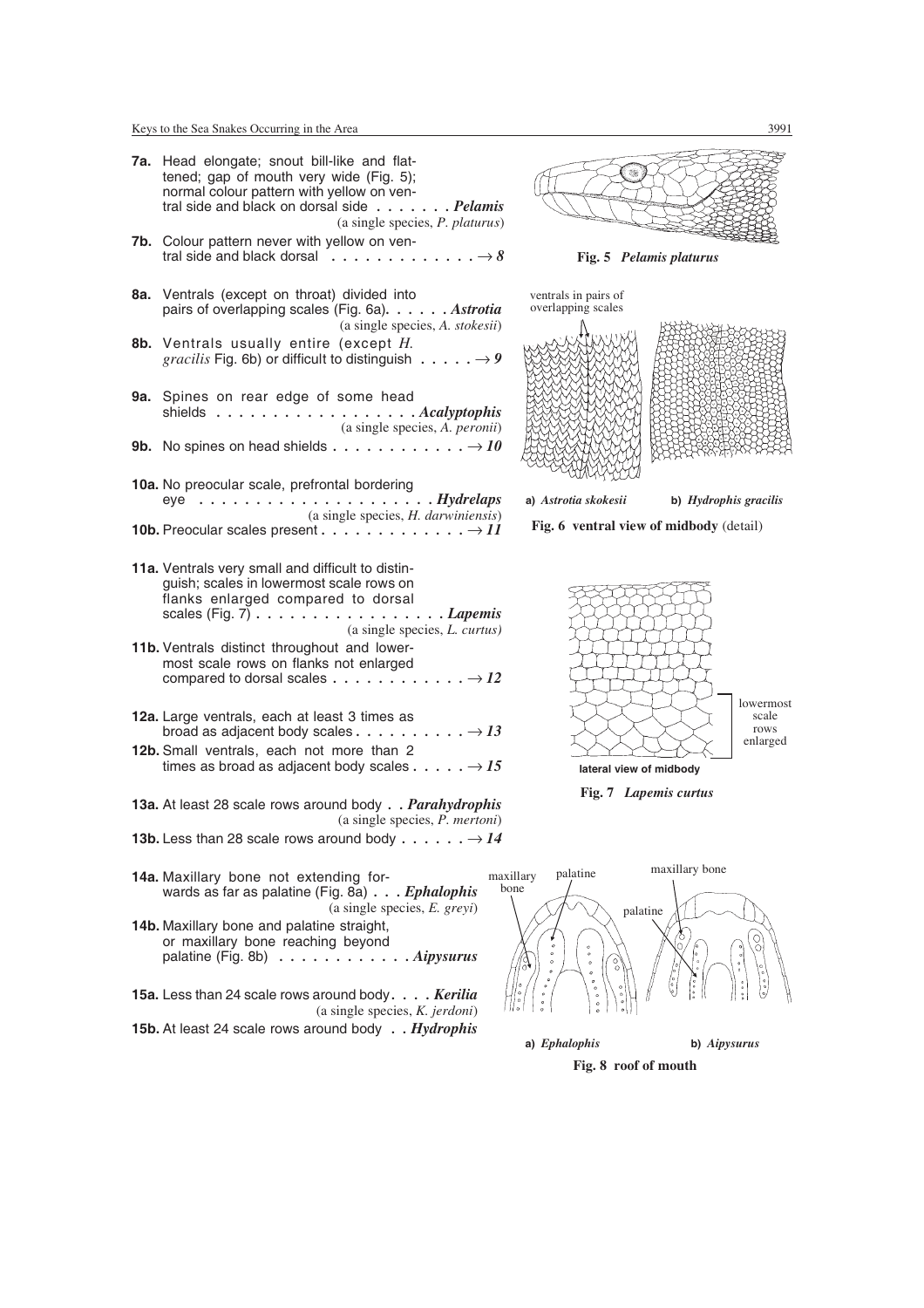# **Key to the species of** *Aipysurus* **occurring in the area**

| $\mathbf{A} = \{A_1, A_2, \ldots, A_n\}$ and $\mathbf{A} = \{A_1, A_2, \ldots, A_n\}$ and $\mathbf{A} = \{A_1, A_2, \ldots, A_n\}$ | $\cdot$ $\cdot$ |
|------------------------------------------------------------------------------------------------------------------------------------|-----------------|

2a. Ventrals with a deep notch at posterior border (Fig. 9a).  $\dots \dots \dots \dots \dots \dots \dots \dots \longrightarrow 3$ 2b. Ventrals without or with only a slight median notch at posterior border (Fig. 9b)  $\dots \dots \dots \longrightarrow 4$ 



**Fig. 9 ventral view of midbody**

| <b>3a.</b> Less than 19 scale rows around midbody; prefrontal scales absent Aipysurus apraefrontalis                                  |
|---------------------------------------------------------------------------------------------------------------------------------------|
| 3b. At least 19 scale rows around midbody; prefrontal scales present Aipysurus foliosquama                                            |
| 4a. All head shields symmetrical; supralabials not divided horizontally Aipysurus eydouxii                                            |
| <b>4b.</b> Head shields more or less broken up; some supralabials divided horizontally $\dots \dots \dots \dots \rightarrow 5$        |
| 5a. All head shields broken up into small irregular scales Aipysurus duboisii                                                         |
| <b>5b.</b> Only some head shields broken up, especially parietals $\dots \dots \dots \dots \dots \dots \dots \dots \longrightarrow 6$ |

| 6a. At least 155 ventrals; less than 21 scale rows around midbody $\dots \dots \dots \dots$ Aipysurus fuscus    |
|-----------------------------------------------------------------------------------------------------------------|
| 6b. Less than 155 ventrals; at least 21 scale rows around midbody. $\dots \dots \dots \dots$ . Aipysurus laevis |

# **Key to the species of** *Hydrophis* **occurring in the area**

| 1a. Only known from Lake Taal in Luzon, Philippines Hydrophis semperi                                                                                                                                                                                                        |
|------------------------------------------------------------------------------------------------------------------------------------------------------------------------------------------------------------------------------------------------------------------------------|
| 2a. Ventrals divided by a longitudinal furrow posteriorly (Fig. 7) Hydrophis gracilis                                                                                                                                                                                        |
| <b>3a.</b> Less than 22 scale rows around neck $\ldots \ldots \ldots \ldots \ldots \ldots \ldots \ldots$ . Hydrophis parviceps<br><b>3b.</b> At least 22 scale rows around neck $\ldots \ldots \ldots \ldots \ldots \ldots \ldots \ldots \ldots \ldots \ldots \rightarrow 4$ |
| 4a. At least 14 maxillary teeth behind the poison-fangs Hydrophis caerulescens<br>4b. Less than 14 maxillary teeth behind the poison-fangs $\dots \dots \dots \dots \dots \dots \dots \dots \longrightarrow 5$                                                               |
| 5a. Less than 5 maxillary teeth behind the poison-fangs $\dots \dots \dots \dots \dots \dots$ . $Hydrophis$ kingii<br>5b. At least 5 maxillary teeth behind the poison-fangs $\dots \dots \dots \dots \dots \dots \dots \dots \dots \dots \to 6$                             |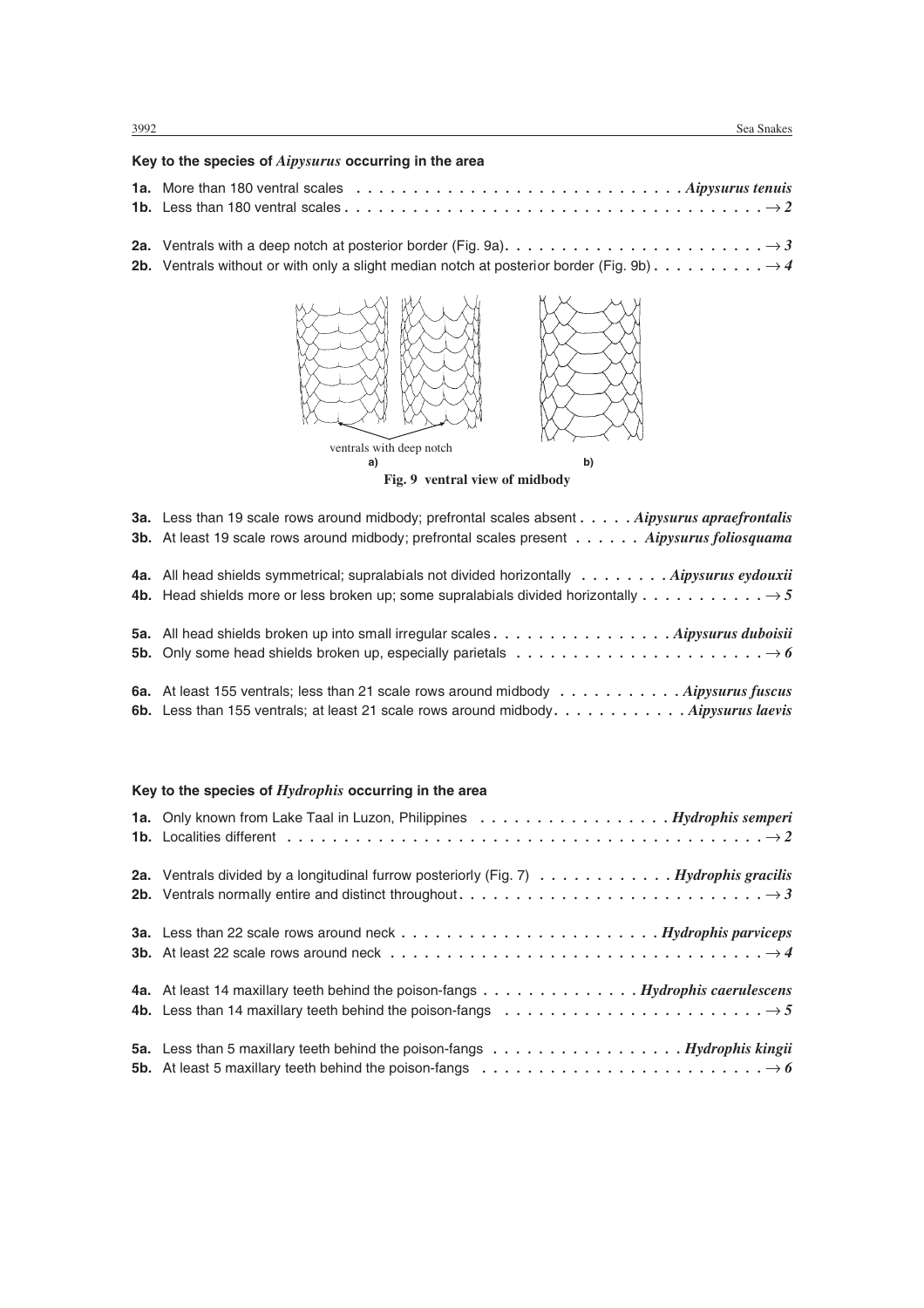| 6a. At least 37 scale rows around neck $\ldots \ldots \ldots \ldots \ldots \ldots \ldots \ldots \ldots \ldots \ldots \rightarrow 7$                                                                                                   |
|---------------------------------------------------------------------------------------------------------------------------------------------------------------------------------------------------------------------------------------|
|                                                                                                                                                                                                                                       |
| 7a. Dorsal part of body with rounded bands anteriorly, the interspaces more than 2 scales<br>wide; less than 42 bands on body and tail $\ldots \ldots \ldots \ldots \ldots \ldots \ldots$ . Hydrophis lamberti                        |
| 7b. Dorsal part of body with parallel bands anteriorly and normally the interspaces 2 or less<br>scales wide, and/or 42 bands or more on body and tail $\dots \dots \dots \dots \dots \dots \dots \dots \dots \to 8$                  |
| <b>8b.</b> Ventrals 275 or more, and/or 29 or less scale rows around neck $\dots \dots \dots \dots \dots \dots \longrightarrow 10$                                                                                                    |
| 9a. Less than 38 bands on body and tail; less than 10 maxillary teeth behind the poison-                                                                                                                                              |
| <b>9b.</b> Bands on body 38 or more, and/or 10 or more maxillary teeth behind the poison fangs $\dots \dots \rightarrow 10$                                                                                                           |
| <b>10b.</b> Ventrals 280 or more, and/or 36 or less scale rows around body $\dots \dots \dots \dots \dots \longrightarrow 12$                                                                                                         |
| 11a. Less than 30 scale rows around neck; sides of body with 2 or 3 series of spots or<br>dark-edged markings; head very small; body compressed posteriorly Hydrophis macdowelli                                                      |
| 11b. Scale rows around neck 30 or more, and/or body without 2 or 3 series of spots or                                                                                                                                                 |
| 12a. More than 49 scale rows around body; less than 8 maxillary teeth behind the poison<br>12b. Scale rows around body 49 or less, and/or 8 or more maxillary teeth behind the poison                                                 |
|                                                                                                                                                                                                                                       |
| 13a. Number of ventrals between 280 and 330; 1 or 2 rows of regular black pentagonal                                                                                                                                                  |
| 13b. Number of ventrals less than 280 or more than 330; no rows of regular black pentagonal<br>markings on side of body $\dots \dots \dots \dots \dots \dots \dots \dots \dots \dots \dots \dots \dots \dots \dots \dots \dots \dots$ |
| 14a. At least 9 maxillary teeth behind the poison-fangs $\dots \dots \dots \dots \dots \dots \dots \dots \dots \dots \longrightarrow 15$                                                                                              |
| 14b. Less than 9 maxillary teeth behind the poison-fangs $\dots \dots \dots \dots \dots \dots \dots \dots \dots \longrightarrow I9$                                                                                                   |
| <b>15a.</b> More than 27 scale rows around neck; more than 1 postocular $\dots \dots \dots \dots \dots \dots \longrightarrow 16$                                                                                                      |
| <b>15b.</b> Scale rows around neck 27 or less, and/or only 1 postocular $\dots \dots \dots \dots \dots \dots \dots \longrightarrow 19$                                                                                                |
|                                                                                                                                                                                                                                       |
|                                                                                                                                                                                                                                       |
| 17a. Body either with bands behind head parallel in upper parts and tail with 6 to 11 grey<br>bands and narrow whitish interspaces, or body with ocellus on sides                                                                     |
|                                                                                                                                                                                                                                       |
| 18a. Body with blackish grey bands strongly dilated dorsally; tail with 3 to 5 weak bands, tip                                                                                                                                        |
|                                                                                                                                                                                                                                       |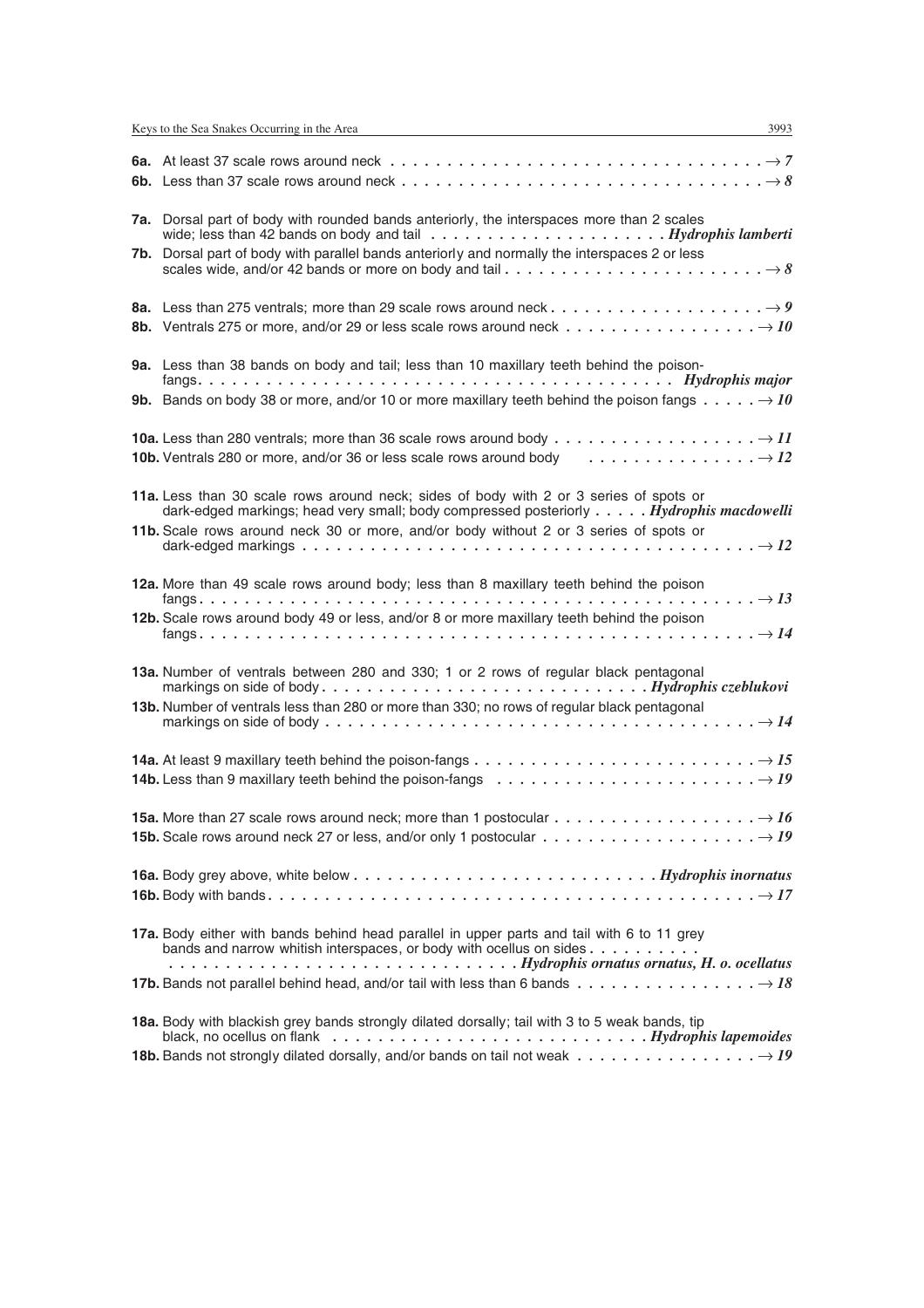| 19a. More than 400 ventrals $\dots \dots \dots \dots \dots \dots \dots \dots \dots \dots \dots \dots \dots \dots \dots \dots \longrightarrow 20$<br>19b. Less than 400 ventrals $\dots \dots \dots \dots \dots \dots \dots \dots \dots \dots \dots \dots \dots \dots \dots \longrightarrow 21$                                                |
|-----------------------------------------------------------------------------------------------------------------------------------------------------------------------------------------------------------------------------------------------------------------------------------------------------------------------------------------------|
| 20a. More than 47 scale rows around body; head very small and black, neck long and narrow                                                                                                                                                                                                                                                     |
|                                                                                                                                                                                                                                                                                                                                               |
|                                                                                                                                                                                                                                                                                                                                               |
| 22a. Transverse series of small spots between bands dorsally; rounded or oval spots on sides                                                                                                                                                                                                                                                  |
| 23a. Less than 325 ventrals; less than 42 bands on body and tail; bands on posterior end as<br>broad as or broader than interspaces dorsally. $\dots \dots \dots \dots \dots \dots$ . $Hydrophis coggeri$<br>23b. Ventrals 325 or more, and/or 42 or more bands on body. $\dots \dots \dots \dots \dots \dots \dots \dots \longrightarrow 24$ |
| 24a. Head small, not more than 8 mm wide; neck long and narrow, posterior part of body more                                                                                                                                                                                                                                                   |
|                                                                                                                                                                                                                                                                                                                                               |
| 25a. Less than 25 scale rows around neck; ventrals 320 to 360; at least 70 bands on body                                                                                                                                                                                                                                                      |
| 25b. Scale rows around neck 25 or more, and/or less than 320 ventrals or more than 360<br>ventrals and/or less than 70 bands on body and tail $\ldots \ldots \ldots \ldots \ldots \ldots \ldots \ldots \ldots \to 26$                                                                                                                         |
| 26a. More than 6 maxillary teeth behind the poison fangs; more than 28 scale rows around<br>26b. Maxillary teeth behind the poison fangs 6 or less, and/or 28 or less scale rows around                                                                                                                                                       |
| 27a. Less than 360 ventrals; more than 5 maxillary teeth behind the poison fangs $\dots \dots \dots \longrightarrow 28$                                                                                                                                                                                                                       |
| 28a. Less than 42 scale rows around body; primary colour yellow with black or dark bands $\rightarrow$ 29                                                                                                                                                                                                                                     |
| (Gulf of Thailand, Viet Nam, Indonesia, and New Guinea)                                                                                                                                                                                                                                                                                       |
| 29b. Normally more than 1 supralabial in contact with eye Hydrophis melanocephalus<br>(Philippines)                                                                                                                                                                                                                                           |
| <b>30a.</b> Scale rows around neck and body 25 to 30 and 39 to 49, respectively; ventrals 320 to<br>455, head black and normally without white-yellow markings dorsally Hydrophis atriceps                                                                                                                                                    |
| 30b. Scale rows around neck and body 23 to 27 and 31 to 39, respectively; ventrals 360 to<br>413; head blackish to olivaceous, sometimes with an indistinct horseshoe-shaped mark                                                                                                                                                             |
| 30c. Scale rows around neck and body 25 to 31 and 37 to 45, respectively; ventrals 328 to                                                                                                                                                                                                                                                     |

414; head blackish and normally with a curved yellow mark extending across snout and backwards along side of head *. . . . . . . . . . . . . . . . . . . . . . . . . . . . Hydrophis brookii*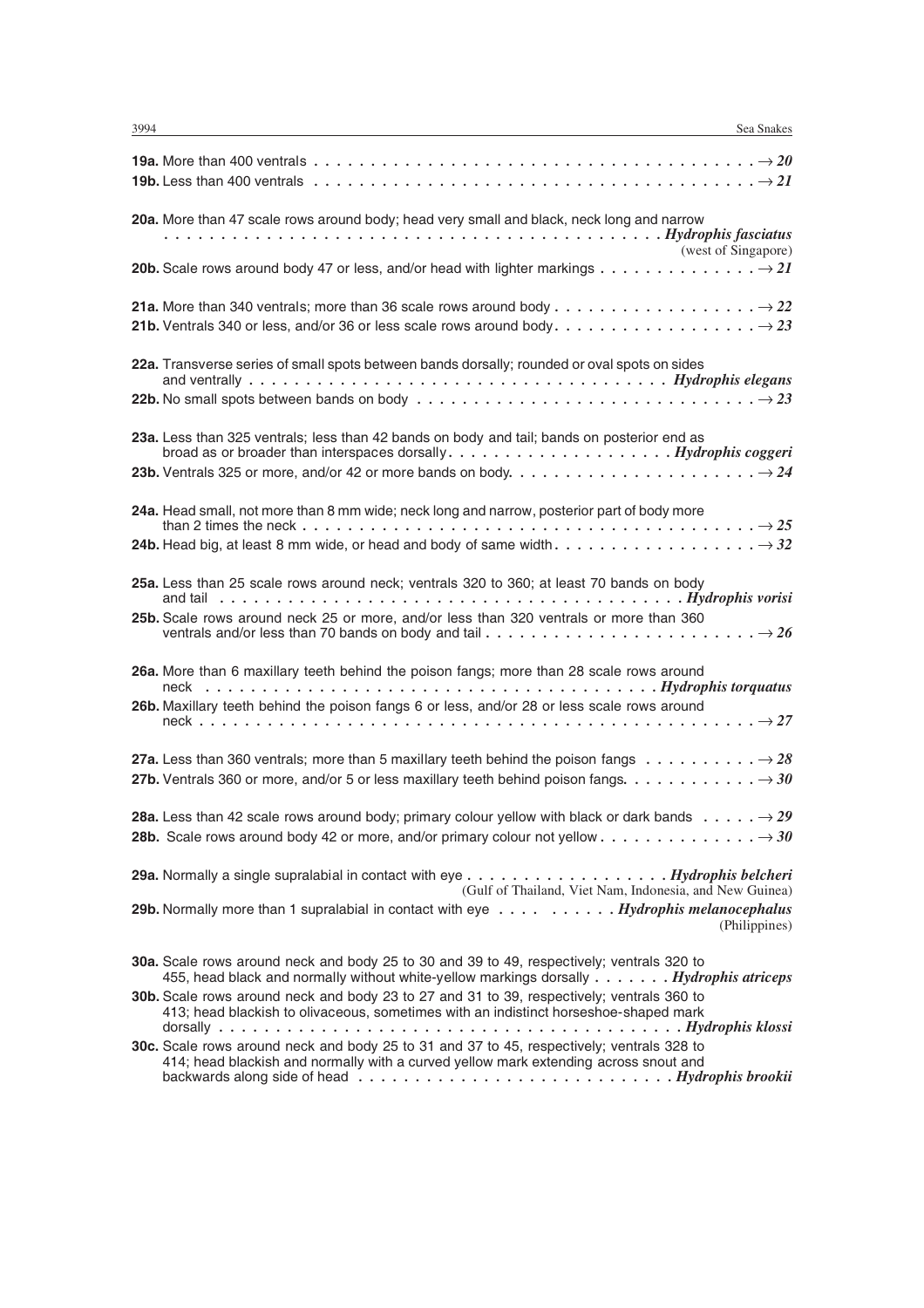| <b>31a.</b> Less than 37 scale rows around body; less than 28 scale rows around neck $\dots \dots \dots \dots \rightarrow 32$<br><b>31b.</b> Scale rows around body 37 or more, and/or 28 or more scale rows around neck. $\dots \dots \dots \rightarrow 33$            |
|-------------------------------------------------------------------------------------------------------------------------------------------------------------------------------------------------------------------------------------------------------------------------|
| <b>32a.</b> At least 52 bands on body and tail; bands dorsally broader than interspaces Hydrophis belcheri<br>32b. Less than 52 bands on body, and/or bands dorsally as broad as, or narrower than                                                                      |
| <b>33a.</b> At least 7 maxillary teeth behind the poison-fangs; head with a yellow horseshoe-shaped<br>mark above; more than 50 bands on body and tail Hydrophis torquatus<br>33b. Less than 7 maxillary teeth behind the poison fangs, and/or 50 or less bands on body |
| <b>34a.</b> Interspaces between bands 2 to 4 times broader than bands posteriorly, primary colour<br>yellow, bands black $\dots \dots \dots \dots \dots \dots \dots \dots \dots \dots \dots \dots$ . $Hydrophis spiral is$                                              |

**34b.** Interspaces between bands narrower than bands posteriorly, primary colour yellowwhite, bands black bluish *. . . . . . . . . . . . . . . . Hydrophis cyanocinctus, Hydrophis pacificus*

**34c.** Black bands on body broader than white bands, primary colour black-white *. Hydrophis melanosoma*

#### **Key to the species of** *Laticauda* **occurring in the area**

| 1b. Upper lip dark brown or black $\dots \dots \dots \dots \dots \dots \dots \dots \dots \dots \dots \dots \dots \longrightarrow 2$     |
|-----------------------------------------------------------------------------------------------------------------------------------------|
|                                                                                                                                         |
|                                                                                                                                         |
|                                                                                                                                         |
|                                                                                                                                         |
| 4a. Less than 198 ventral scales; less than 32 bands on body <i>Laticauda schistorhynchus</i><br>(New Guinea, Melanesia, and Polynesia) |
| Ab Mara than 195 vantral scales; mara than 29 hands on body <i>I aticauda semifasciata</i>                                              |

**4b.** More than 195 ventral scales; more than 29 bands on body *. . . . . . . . . Laticauda semifasciata* (Philippines, China, Taiwan Province of China, and Japan)

#### List of Species Occurring in the Area **LIST OF SPECIES OCCURRING IN THE AREA**

The symbol  $\mathcal D$  is given when species accounts are included.

# **Family ELAPIDAE**

#### **Subfamily HYDROPHIINAE**

*Acalyptophis peronii* (Duméril, 1853)

*Aipysurus apraefrontalis* Smith, 1926

- *Aipysurus duboisii* Bavay, 1869
- *Aipysurus eydouxii* (Gray, 1849) *Aipysurus foliosquama* Smith, 1926
- *Aipysurus fuscus* (Tschudi, 1837)
- *Aipysurus laevis* Lacepède, 1804 *Aipysurus tenuis* Lønnberg and Andersson, 1913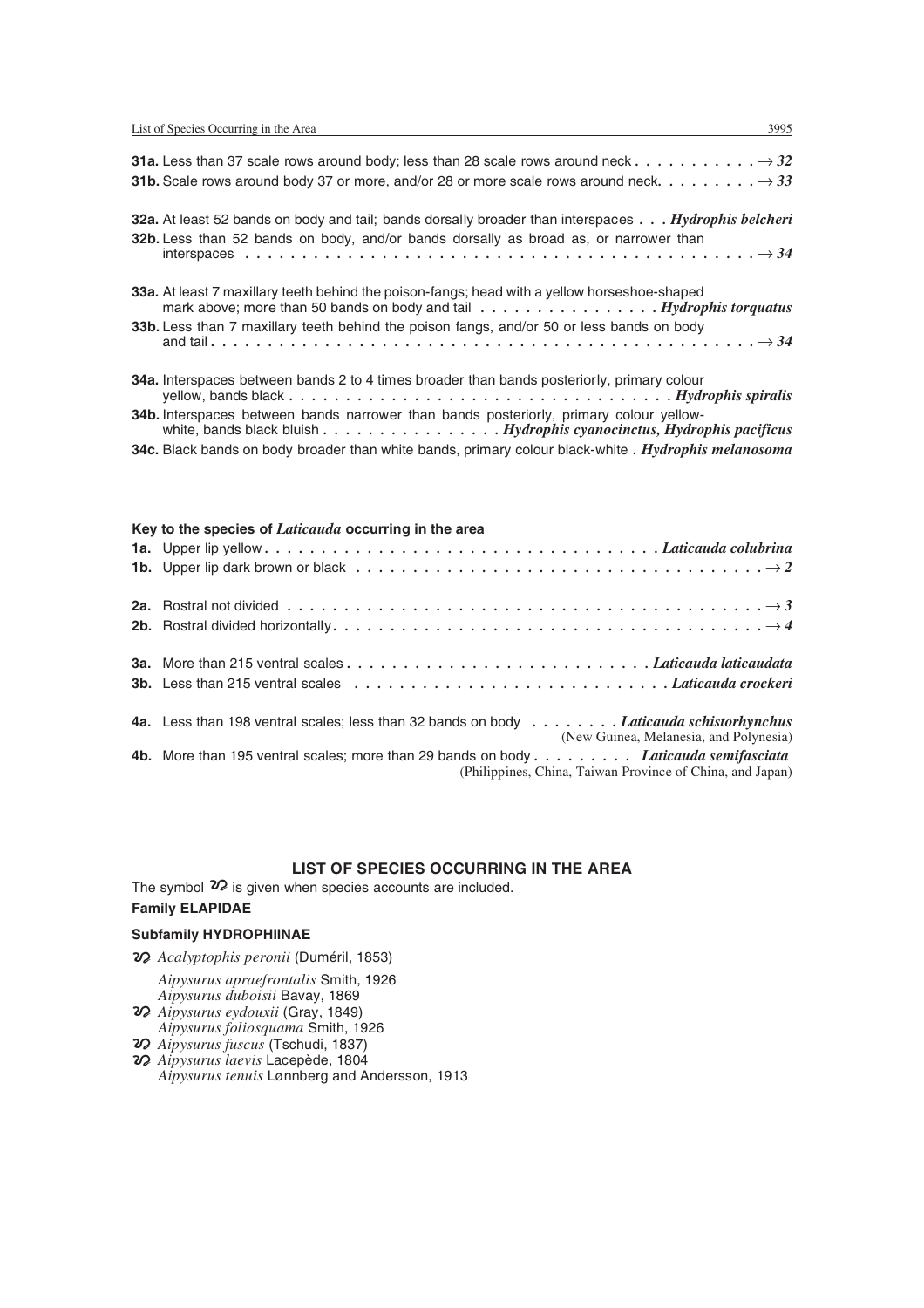- *Astrotia stokesii* (Gray, 1846)
- *Emydocephalus annulatus* Krefft, 1869
- *Enhydrina schistosa* (Daudin, 1803) *Enhydrina zweifeli* Kharin, 1985
	- *Ephalophis greyi* Smith, 1931

*Hydrelaps darwiniensis* Boulenger, 1896

- *Hydrophis atriceps* Günther, 1864 *Hydrophis belcheri* (Gray, 1849) *Hydrophis brookii* Günther, 1872 *Hydrophis caerulescens* (Shaw, 1802)
- *Hydrophis coggeri* (Kharin, 1984)
- *Hydrophis cyanocinctus* Daudin, 1803 *Hydrophis czeblukovi* (Kharin, 1984)
- *Hydrophis elegans* (Gray, 1842) *Hydrophis fasciatus* (Schneider, 1799) *Hydrophis gracilis* (Shaw, 1802) *Hydrophis inornatus* (Gray, 1849)
- *Hydrophis kingii* (Boulenger, 1896) *Hydrophis klossi* Boulenger, 1912 *Hydrophis laboutei* Rasmussen and Ineich, 2000 (not included in the key) *Hydrophis lapemoides* (Gray, 1849)
- *Hydrophis lamberti* Smith, 1917 *Hydrophis macdowelli* Kharin, 1983
- *Hydrophis major* (Shaw, 1802) *Hydrophis melanocephalus* Gray, 1849 *Hydrophis melanosoma* Günther, 1864
- *Hydrophis ornatus ornatus* (Gray, 1942) *Hydrophis ornatus ocellatus* (Gray, 1849) *Hydrophis pacificus* Boulenger, 1896 *Hydrophis parviceps* Smith, 1935 *Hydrophis semperi* Garman, 1881
- *Hydrophis spiralis* (Shaw, 1802) *Hydrophis torquatus* Günther, 1864 *Hydrophis vorisi* Kharin, 1984
- *Kerilia jerdoni* Gray, 1849 *Kolpophis annandalei* (Laidlaw, 1901)
- *Lapemis curtus* (Shaw, 1802) *Parahydrophis mertoni* (Roux, 1910)
- *Pelamis platurus* (Linnaeus, 1766)
- *Thalassophina viperina* (Schmidt, 1852) *Thalassophis anomalus* Schmidt, 1852

#### **Subfamily LATICAUDINAE**

*Laticauda colubrina* (Schneider, 1799) *Laticauda crockeri* Slevin, 1934

 *Laticauda laticaudata* (Linnaeus, 1758) *Laticauda schistorhynchus* (Günther, 1874) *Laticauda semifasciata* (Reinwardt in Schlegel, 1837)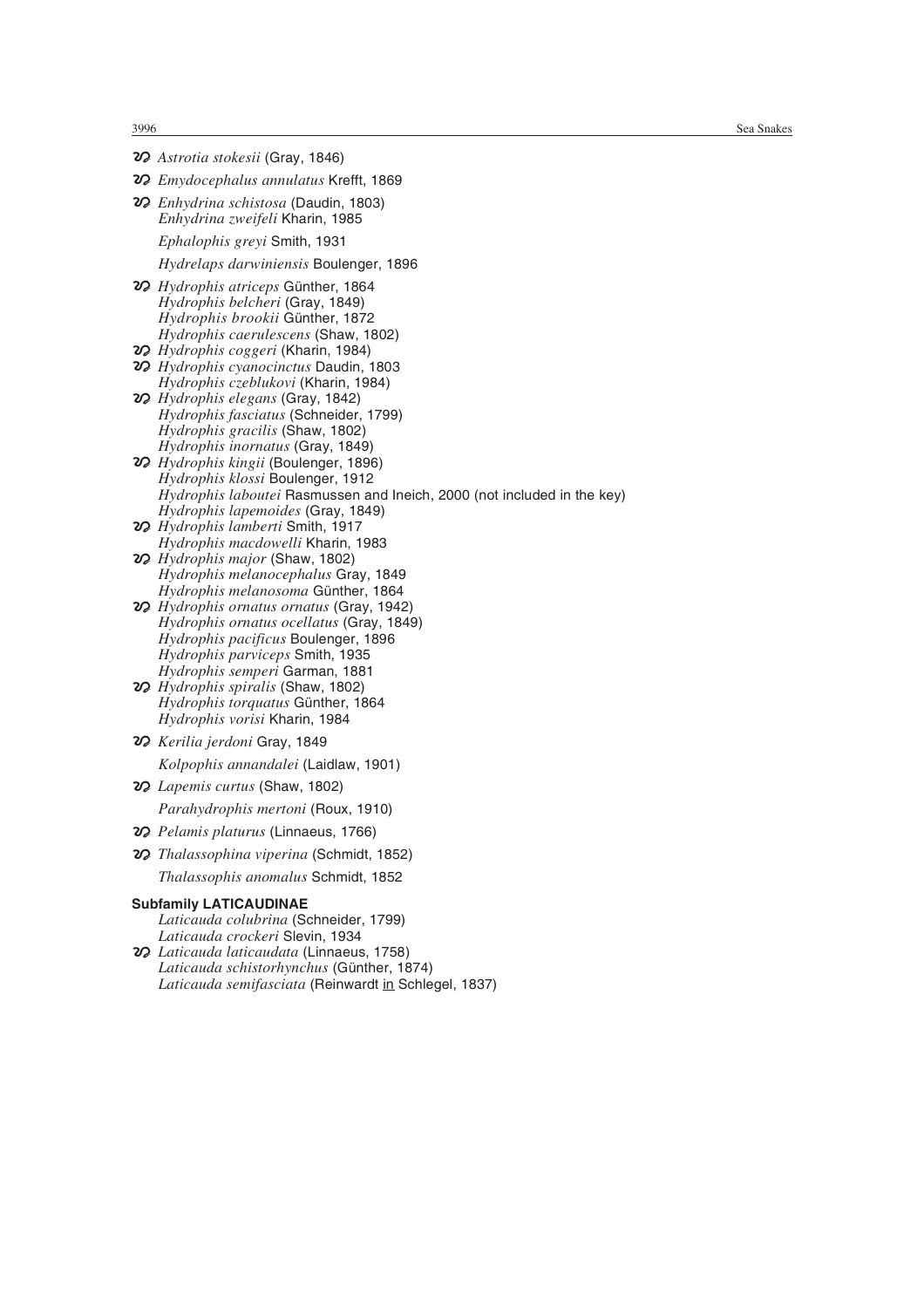#### **References**

Alcala, A.C. 1986. *Amphibians and reptiles. Guide to Philippine flora and fauna Vol. X*, 195 p.

- Bauer, A.M. and J.V. Vindum. 1990. A checklist and key to the herpetofauna of New Caledonia, with remarks on biogeography. *Proc. Calif. Acad. Sci*., 47(2):17-45.
- Cogger, H.G. 1992. *Reptiles and Amphibians of Australia*. Fifth edition. New South Wales, Australia, Reed International Books, pp. 697-724.
- David P. and I. Ineich. 1999. Les serpents venimeux du monde: systématique et répartition. *Dumerilia*, 3:1-499.
- Dunson, W.A. (ed.). 1975. *The biology of the sea snakes*. London-Tokyo, University Park Press Baltimore, 530 p.
- Golay, P., H.M. Smith, D.G. Broadley, J.R. Dixon, C. McCarthy, J.C. Rage, B. Schätti, and M. Toriba. 1993. *Endoglyphs and other major venomous snakes of the world. A checklist*. Azemiops herpetological data center, 478 p.
- Guinea, M.L. 1994. Sea snakes of Fiji and Niue. In *Sea snake toxinology*, edited by P. Gopalakrishnakone. Singapore University Press, pp. 212-233.
- Heatwole, H. and H. Cogger. 1994. Sea snakes of Australia. In *Sea snake toxinology*, edited by P. Gopalakrishnakone. Singapore University Press, pp. 167-205.
- In den Bosch, H.A.J. 1985. Snakes of Sulawesi: checklist, key and additional biogeographical remarks. *Zool. Verh. Leiden*, (217):50 p.
- Ineich, I. 1996. Geographic distribution Serpentes. *Hydrophis torquatus diadema. Herpetol. Rev.*, 27(3):154.
- Kharin, V.E. 1984. A new species of the genus *Hydrophis* sensu lato (Serpentes, Hydrophiidae) from the north Australian shelf. *Zoologicheskii Zhurnal*, LXII:1751-1753.
- Kharin, V.E. 1984. A review of sea snakes of the group *Hydrophis* sensu lato (Serpentes, Hydrophiidae). S. The genus *Leioselasma. Zoologicheskii Zhurnal,* LXIII:1535-1546.
- McCarthy, C. and D. Warrell. 1991. A collection of sea snakes from Thailand with new records of *Hydrophis belcheri* Gray. *Bull. Brit. Mus. Natl. Hist. (Zool. Ser.)*, 57:161-166.
- McDowell, S.B. 1972. The genera of sea-snakes of the *Hydrophis* group (Serpentes: Elapidae). *Trans. Zool. Soc. London*, 32:189-247.
- Rasmussen, A.R. 1989. An analysis of *Hydrophis ornatus* (Gray), *H. lamberti* Smith, and *H. inornatus* (Gray) (Hydrophiidae, Serpentes) based on samples from various localities, with remarks on feeding and breeding biology of *H. ornatus. Amphibia-Reptilia*, 10:397-417
- Rasmussen, A.R. 1993. The status of the Persian Gulf sea snakes *Hydrophis lapemoides* (Gray, 1849) (Serpentes, Hydrophiidae). *Bull. Brit. Mus. Natl. Hist. (Zool. Ser.)*, 59(2):97-105.
- Rasmussen, A.R. 1994. A cladistic analysis of the *Hydrophis* subgenus *Chitulia* (Serpentes, Hydrophiidae). *Zool. J. Linn. Soc.*, 111:161-178.
- Rasmussen, A.R. 1997. Systematics of sea snakes: a critical review. *Symp. Zool. Soc. Lond.*, 70:15-30.
- Rasmussen, A.R. and I. Ineigh. 2000. Sea snakes of New Caledonia and surrounding waters (Serpentes: Elapidae): First report on the occurrence of *Lapemis curtus* and description of a new species from the genus *Hydrophis*. *Hamadryad*, 25(2).
- Rasmussen, A.R. and L. Smith. 1997. The taxonomic status of the sea snake *Hydrophis czeblukovi* (Kharin, 1984) from north-west Australian waters. *Amphibia-Reptilia*, 18:419-425.
- Smith, M. 1926. *Monograph of the Sea-snakes (Hydrophiidae)*. London, British Museum (Natural History), 130 p.
- Stuebing, R.B. 1991. A checklist of the snakes of Borneo. *Raffl. Bull. Zool.*, 39(2):323-362.
- Taylor, E.H. 1965. The serpents of Thailand and adjacent waters. *Univ. Kansas Sci. Bull.*, 45:609-1096.
- Toriba, M. 1994. Sea snakes of Japan. In *Sea snake toxinology*, edited by P. Gopalakrishnakone. Singapore University Press, pp. 206-211.
- Voris, H.K. 1972. The role of sea snakes (Hydrophiidae) in the trophic structure of coastal ocean commumities. *J. Mar. Biol. Assoc. India*, 14:429-442.
- Voris, H.K. and H.H. Voris. 1983. Feeding strategies in marine snakes: an analysis of evolutionary, morphological, behavioral and ecological relationships. *Amer. Zool.*, 23(2):411-425.
- Warrel, D.A. 1994. Sea snake bites in the Asia-Pacific region. In *Sea snake toxinology*, edited by P. Gopalakrishnakone. Singapore University Press, pp. 1-36.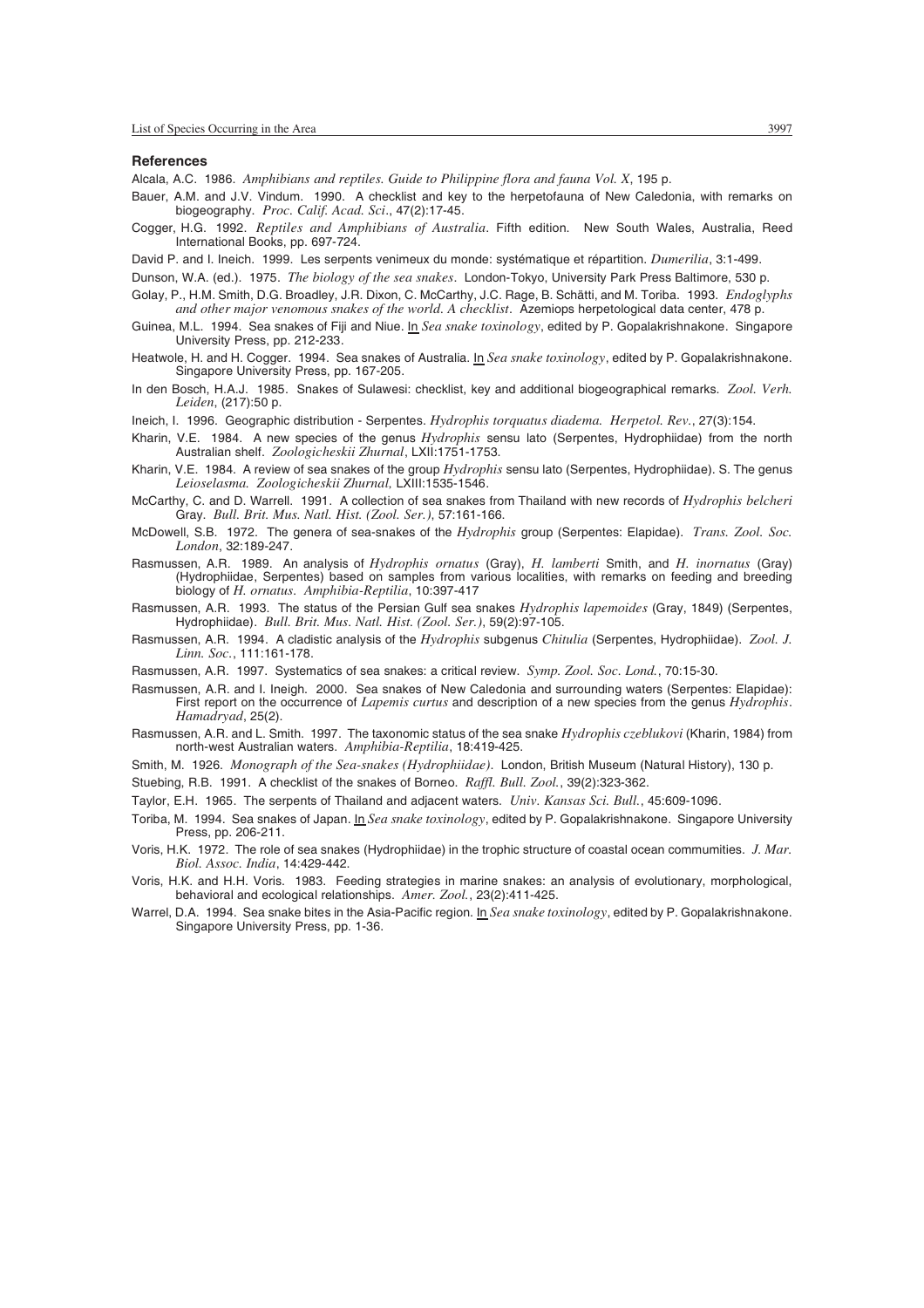

Squamata: Serpentes: Elapidae: Hydrophiinae *Acalyptophis peronii* (Duméril, 1853)

**En** - Peron's sea snake; **Fr** - Acalypte de Péron.

Maximum total length about 125 cm. Scale rows around neck 19 to 24 (rarely up to 27); scale rows around body 23 to 31 (rarely 21 or 32); ventrals 142 to 222. Maxillary teeth behind the poison-fangs 5 to 8. Often seen on the surface of reefs at medium depths. Feeds on Eleotridae and Gobiidae. Found in the Gulf of Thailand, Viet Nam, China, the Australian region, and New Caledonia; future investigations will probably reveal its presence in Indonesia.



*Aipysurus eydouxii* (Gray, 1849)

**En** - Eydoux' sea snake; **Fr** - Aipysure d'Eydoux.

Maximum total length about 115 cm. Scale rows around neck 17 (rarely 16); scale rows around body 17; ventrals 124 to 155, slightly notched on posterior border. Maxillary teeth behind the poison-fangs 8 to 12, very small. Head shields regular. Feeds exclusively on benthic fish eggs. Caught by trawls from the surface to about 23 m; does not inhabit clear reef waters. East coast of Malayan Peninsular, Gulf of Thailand, Viet Nam, Philippines, Indonesia, and the Australian region. The only species of the genus *Aipysurus* which is caught outside the Australian region.



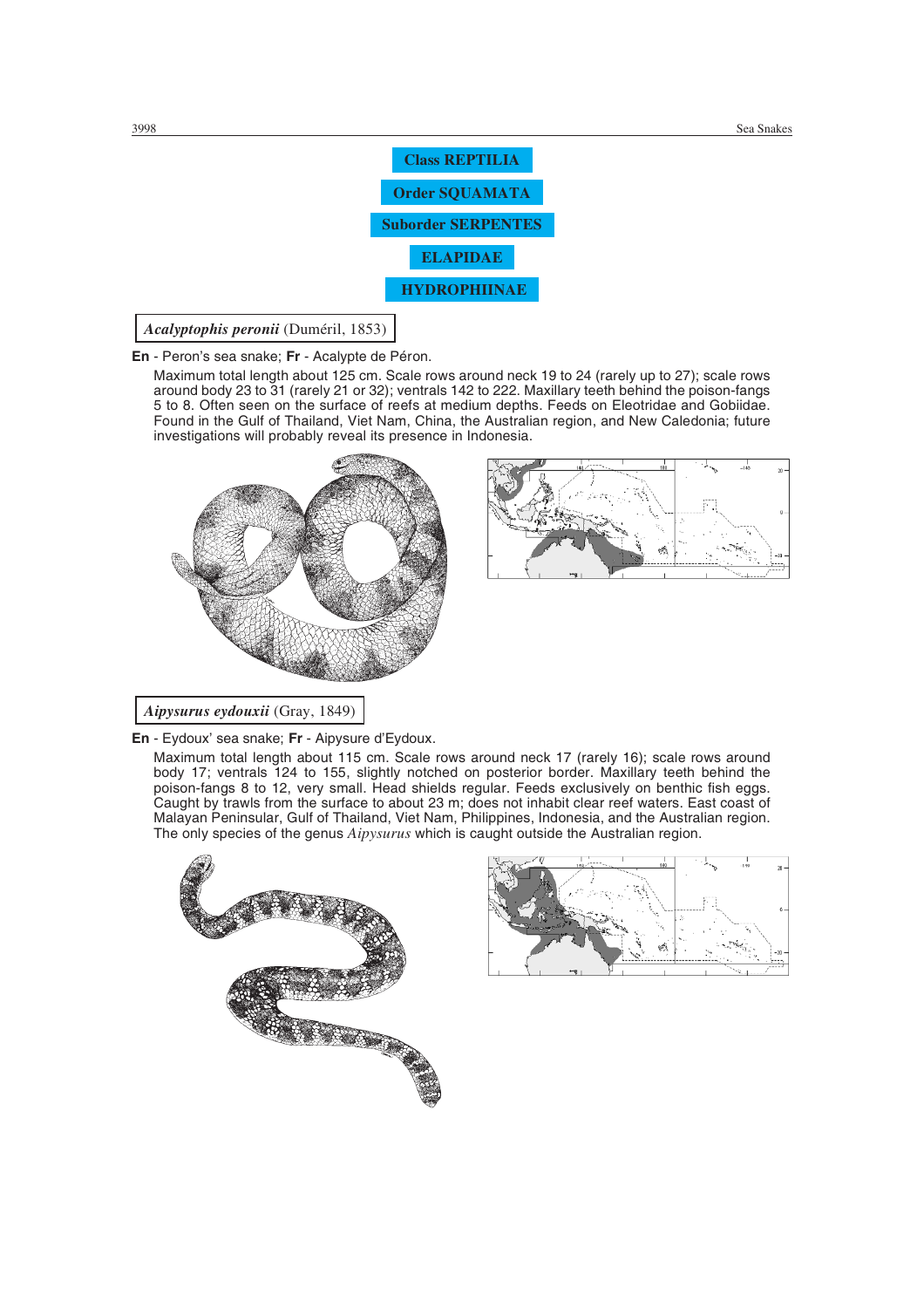*Aipysurus fuscus* (Tschudi, 1837)

**En** - Dusky sea snake; **Fr** - Aipysure brun.

Maximum total length about 90 cm. Scale rows around neck 19 (rarely 20 or 21); scale rows around body 19; ventrals 155 to 180, slightly notched on posterior border. Maxillary teeth behind the poison-fangs 6 to 8. Head shields broken up but more or less retain their normal outline. First 2 or 3 superlabials divided horizontally. Found in areas of moderate to heavy coral growth and along gullies and channels with sandy bottoms. Feeds mostly on Labridae. Northwestern coast of Western Australia; the type specimens are reportedly from Celebes.





*Aipysurus laevis* Lacepède, 1804

**En** - Olive sea snake; **Fr** - Aipysure lisse.

Maximum total length about 165 cm. Scale rows around neck 21 to 23; scale rows around body 21 to 23 (rarely 25); ventrals 138 to 155, slightly notched on posterior border. Maxillary teeth behind the poison-fangs 6 to 8. Same head pattern as in *Aipysurus fuscus*. Found in shallow water and in deep water; one of the most common sea snakes on coral reefs throughout its range. An opportunistic, generally benthic feeding carnivore. Widespread from Western Australia to the Loyalty Islands (New Caledonia) in the east and to New Guinea in the north.





**examples showing variation in head shield pattern** (dorsal view)